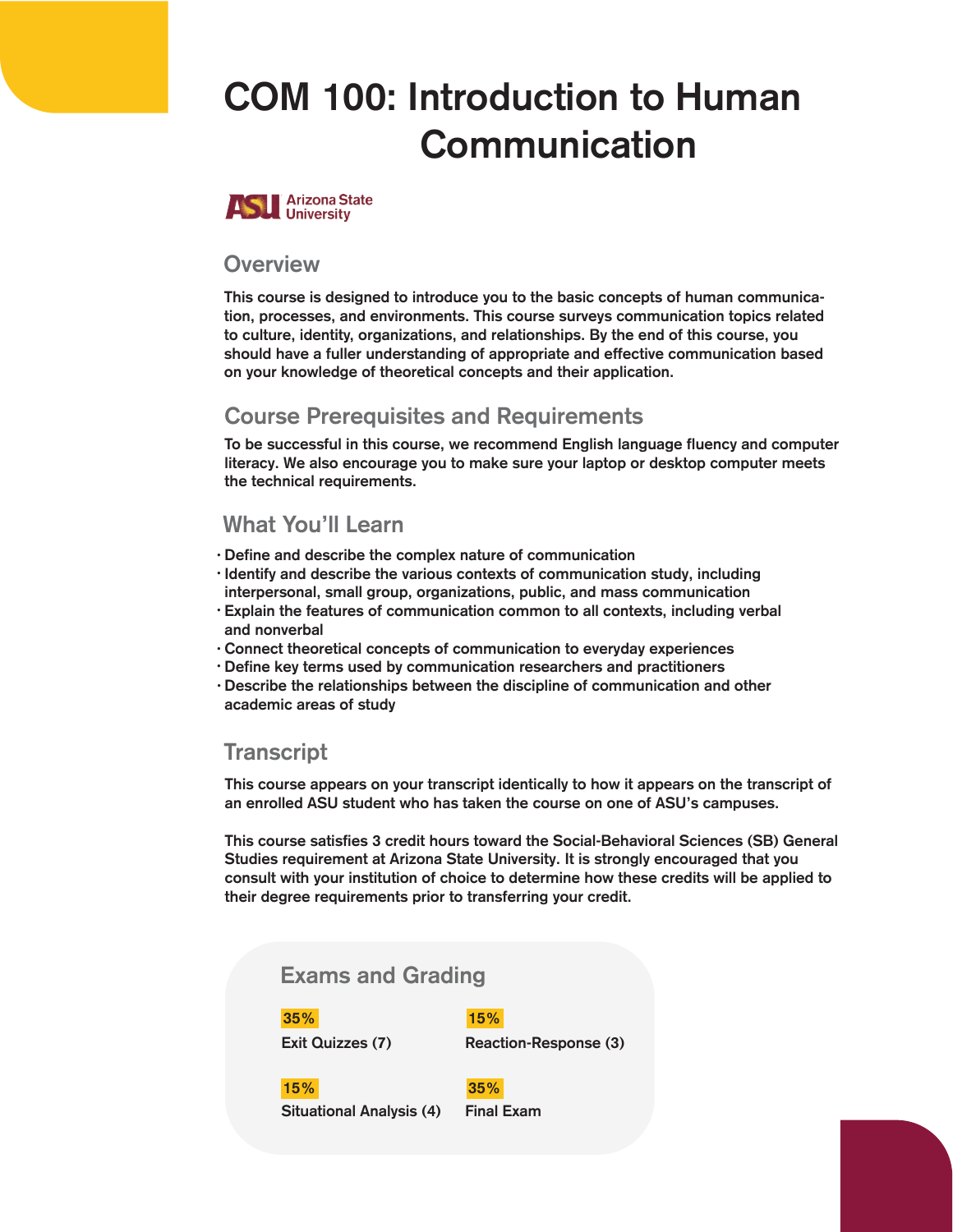# **Creators**

# Frederick C. Corey

Vice Provost for Undergraduate Education, Office of University Provost

Frederick C. Corey is Vice Provost for Undergraduate Education at Arizona State University. Professor Corey focuses on undergraduate student success through academic advising, degree planning, and major and career exploration. His research and instruction interests focus on communication and culture with an emphasis on ethnographic writing, cultural performance, and narrative. Professor Corey has published widely in journals and edited collections in communication studies. His articles have appeared in Text and Performance Quarterly, Canadian Journal of Political and Social Theory, Western Journal of Communication, Journal of Homosexuality, Communication Studies, and Communication and the Disenfranchised.



## Alexis Valianos

Instructor, Hugh Downs School of Human Communication

Alexis Valianos is an instructor in the Hugh Downs School of Human Communication at Arizona State University. Her areas of specialization are cross-cultural communication and conflict management.



## Terrie Wong

Lecturer, College of Integrative Sciences and Arts

Terrie Wong is a lecturer at the College of Integrative Sciences and Arts, Arizona State University. Her areas of specialization are intercultural communication and ethnography.